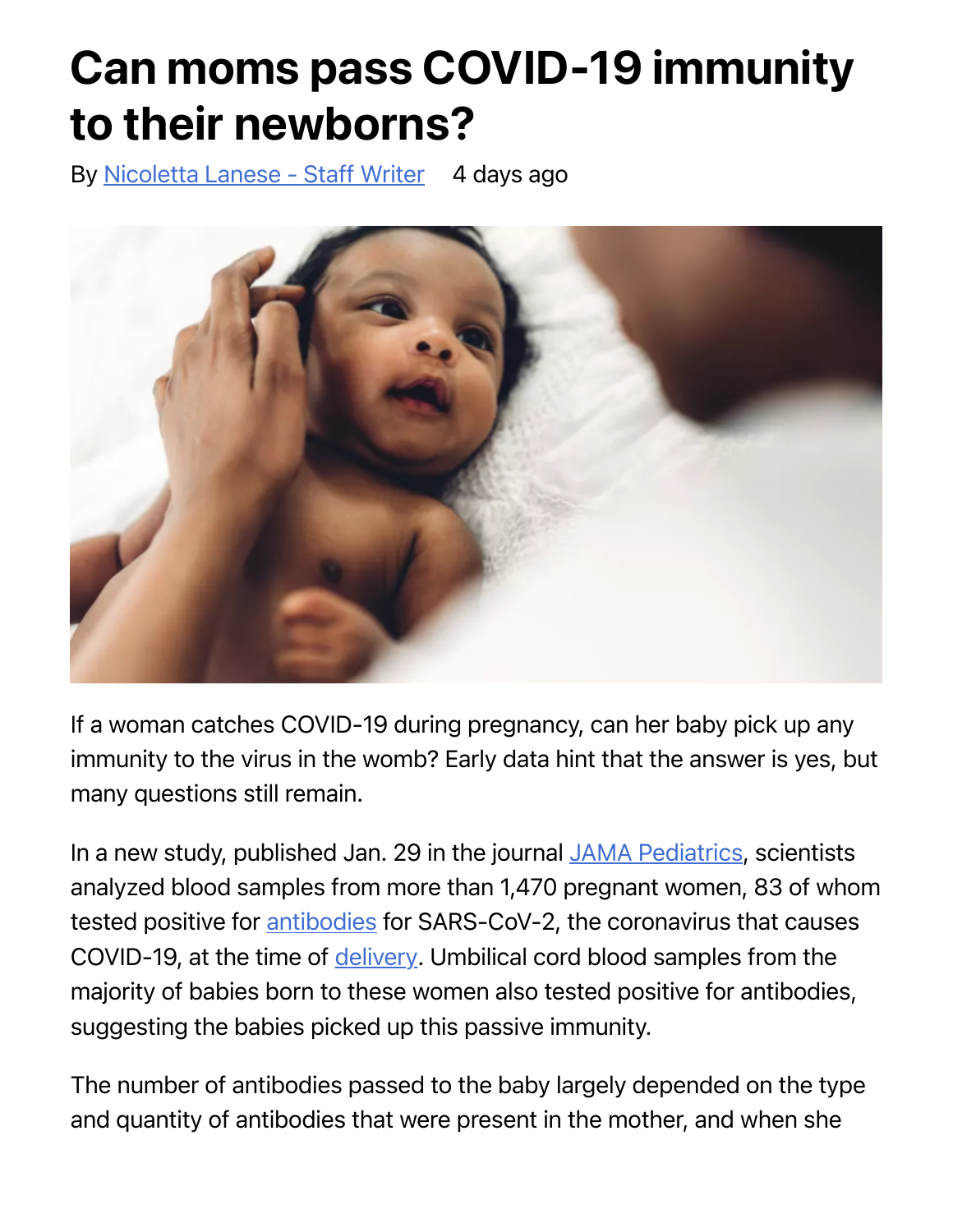caught COVID-19 during pregnancy.

"The longer [the] time between maternal infection and delivery, the greater the antibody transfer," study authors Dr. Karen Puopolo and Dr. Scott Hensley of the University of Pennsylvania Perelman School of Medicine wrote in an email. This correlation held true whether the mother developed symptoms of COVID-19 or remained asymptomatic during her infection.

## Related: [20 of the worst epidemics and pandemics in history](https://www.livescience.com/worst-epidemics-and-pandemics-in-history.html)

The transferred antibodies may provide protection to the newborn baby, but "work remains to be done to determine what levels and types of antibody are needed to protect newborns from SARS-CoV-2 infection, and how long those antibodies may last in the newborn circulation," the authors said. Another big question is how well the transferred antibodies "neutralize" the coronavirus, meaning block its ability to infect cells, they said.

"It is hopeful to have this data," said Dr. Flor Muñoz-Rivas, an associate professor of pediatric infectious disease at the Baylor College of Medicine in Houston, who was not involved in the study. By studying antibody transfer after natural COVID-19 infection, we can gather hints about whether vaccines given to pregnant people provide similar protection to newborns, she said.

## Early findings

In the new study, the team specifically tested for antibodies that latch onto the coronavirus spike protein, a structure that sticks off the virus's surface; the antibodies the team looked for all target the "receptor-binding domain" (RBD), the part of the spike that binds directly to the receptor, or doorway, into cells. RBD antibodies are the most critical for neutralizing the coronavirus, [Live Science previously reported.](https://www.livescience.com/south-african-coronavirus-variant-antibody-resistant.html)

But not all RBD antibodies can cross the [placenta](https://www.livescience.com/58517-reasons-why-placentas-are-awesome.html), Muñoz-Rivas said. That's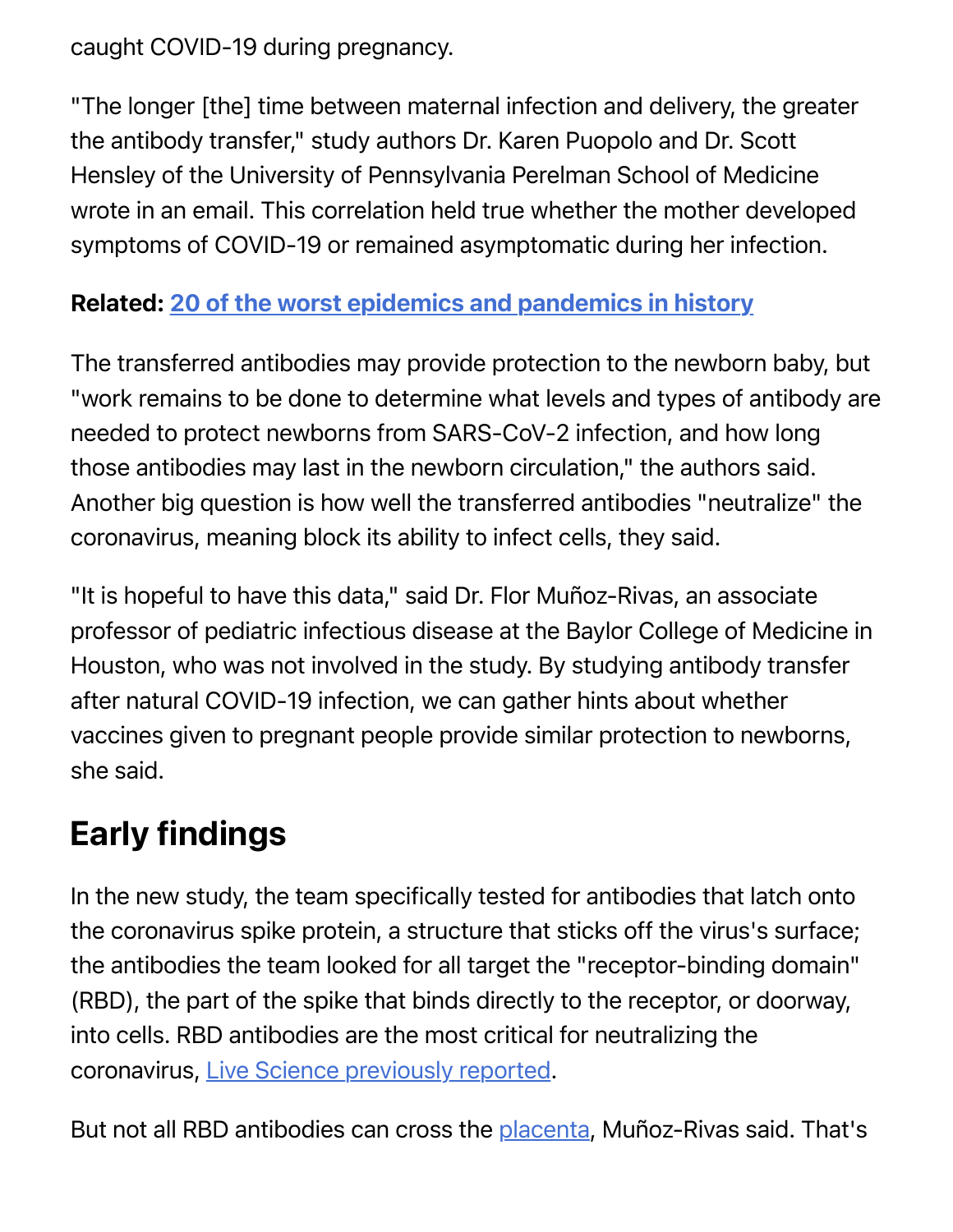because the placenta allows only certain antibodies through, using a special receptor and protein that transports antibodies into the organ. Only small, Yshaped antibodies called immunoglobulin G (IgG) can fit into the receptor, so they alone can reach the fetus and provide immune protection, she said.

Not all the babies got protection: 72 of the 83 babies born to antibodypositive mothers had IgG in their cord blood, and the overall quantity correlated with the IgG concentrations in their mothers' blood. The 11 remaining babies who tested negative for antibodies did so for two reasons.

Six of the babies' mothers had relatively low IgG levels, suggesting that they were likely "so early in their infection that there had not been time for them to produce and transfer antibody across the placenta," the authors said. Either that, or the mothers simply produced fewer antibodies than average, but this is a less likely scenario, they added. The other five babies' mothers only tested positive for so-called IgM antibodies, which cannot cross the placenta.

IgM antibodies appear early in an infection and then disappear once the infection clears, Muñoz-Rivas said, so the five moms who only tested positive for IgM were in the very early stages of infection. If IgM antibodies appear in a fetus or newborn, this indicates that the fetus was directly infected with the virus. In this study, no IgM for SARS-CoV-2 was detected in any cord blood samples, meaning no fetus caught COVID-19 while still in the womb.

However, the study cannot say for sure that SARS-CoV-2 is never transmitted to the fetus before birth, the authors said.

## What does this mean for vaccines?

While the study shows that IgG antibodies can cross the placenta, scientists still need to determine how well the transferred antibodies protect against infection, the authors said.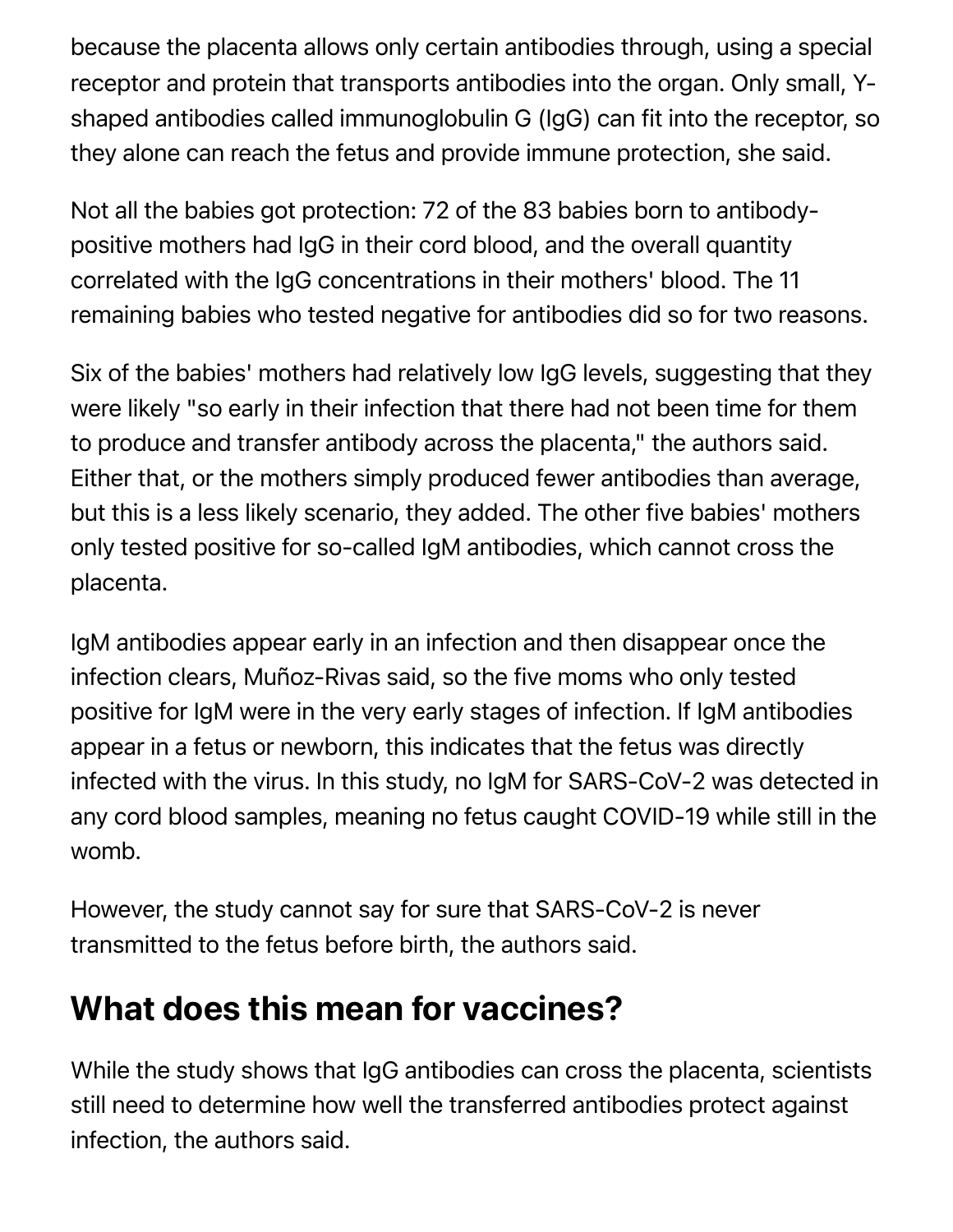Researchers can test how well antibodies block infection using "neutralization assays" — experiments in which they grow the virus in a dish with antibodies and human cells, to see if the antibodies prevent infection, [Live Science previously reported.](https://www.livescience.com/south-africa-variant-coronavirus-vaccines.html) The authors could also follow up on the babies born with antibodies, to see how long their antibodies persist and if any of the babies later catch COVID-19, Muñoz-Rivas said.

These kinds of studies would provide a benchmark of what to expect after a pregnant person catches COVID-19; the natural immune response could then be compared to what we see in vaccinated mothers and their newborns, Muñoz-Rivas said.

Right now, both the [Centers for Disease Control and Prevention](https://www.cdc.gov/coronavirus/2019-ncov/vaccines/recommendations/pregnancy.html) (CDC) and [World Health Organization](https://www.who.int/publications/i/item/interim-recommendations-for-use-of-the-moderna-mrna-1273-vaccine-against-covid-19) (WHO) recommend that only people at high risk [of SARS-CoV-2 exposure or high risk of severe illness, due to medical](https://www.livescience.com/why-covid-19-coronavirus-deadly-for-some-people.html) conditions, should consider getting the vaccine during pregnancy and that they should consult with a doctor before receiving one.

With other vaccines given in pregnancy, such as those for tetanus and [whooping cough,](https://www.livescience.com/41956-whooping-cough-symptoms-treatment.html) antibody levels in the newborn drop rapidly by the time the baby is two months old, Muñoz-Rivas wrote in an editorial published Jan. 29 in [JAMA Pediatrics](https://jamanetwork.com/journals/jamapediatrics/fullarticle/2775944). This decline then slows, and the antibody levels continue to fall steadily over the next four to eight months.

Similarly, for COVID-19 vaccines, the antibodies found in cord blood would be the "starting point," or the peak number of antibodies the baby gets before levels begin to drop, she said. To maximize the number of antibodies passed to the fetus, mothers would likely need to wait until the second [trimester to be vaccinated; after about 17 weeks of gestation, the place](https://www.livescience.com/44899-stages-of-pregnancy.html)nta grows big enough to pump a significant number of antibodies to the developing baby, she said.

Although it's encouraging that maternal vaccines could offer protection to newborns, "for COVID, as best as we know right now, the goal would be to